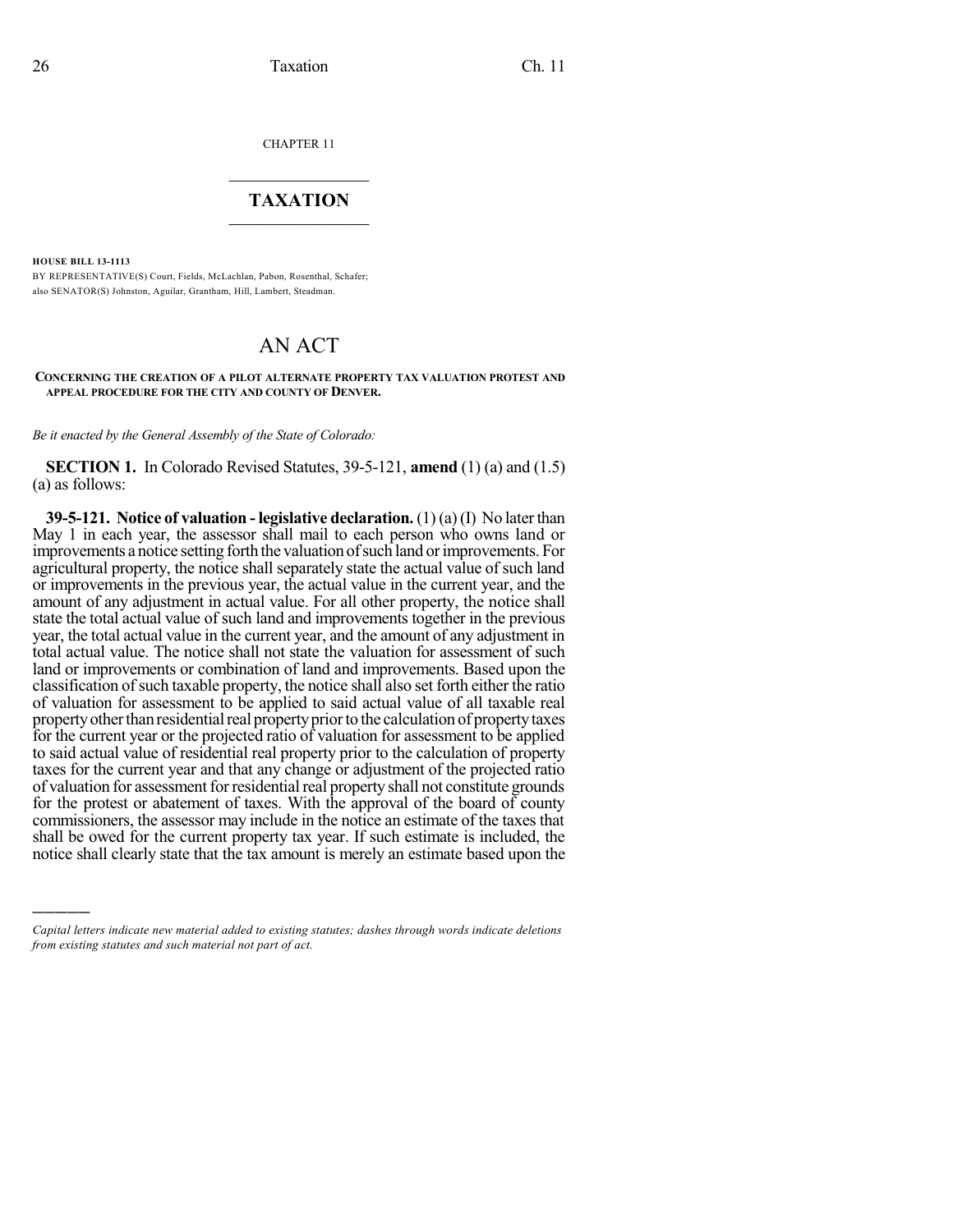#### Ch. 11 Taxation 27

best available information. The notice shall state, in bold-faced type, that the taxpayer hasthe right to protest any adjustment in valuation but not the estimate of taxes if such an estimate is included in the notice, the classification of the property that determines the assessment percentage to be applied, and the dates and places at which the assessor will hear such protest. EXCEPT AS OTHERWISE PROVIDED IN SUBPARAGRAPH (II) OF THIS PARAGRAPH (a), such notice shall also set forth the following: That, to preserve the taxpayer's right to protest, the taxpayer must notify the assessor either in writing or in person of the taxpayer's objection and protest; that such notice must be delivered, postmarked, or given in person no later than June 1; and that, after such date, the taxpayer's right to object and protest the adjustment in valuation is lost. The notice shall be mailed together with a form that, if completed by the taxpayer, allows the taxpayer to explain the basis for the taxpayer's valuation of the property. Such form may be completed by the taxpayer to initiate an appeal of the assessor's valuation. However, in accordance with section 39-5-122 (2), completion of this form shall not constitute the exclusive means of appealing the assessor's valuation. For the years that intervene between changes in the level of value, if the difference between the actual value of such land or improvements in the previous year and the actual value of such land or improvements in the intervening year as set forth in such notice constitutes an increase in actual value of more than seventy-five percent, the assessor shall mail together with the notice an explanation of the reasons for such increase in actual value.

(II) FOR THE CITY AND COUNTY OF DENVER ONLY, IF THE CITY AND COUNTY OF DENVER ELECTS TO USE THE PILOT ALTERNATE PROTEST PROCEDURE ESTABLISHED IN SECTION 39-5-122.8, THE NOTICE MAILED PURSUANT TO SUBPARAGRAPH (I) OF THIS PARAGRAPH (a) SHALL STATE THAT, TO PRESERVE THE TAXPAYER'S RIGHT TO OBJECT AND PROTEST, THE TAXPAYER MUST NOTIFY THE BOARD OF COUNTY COMMISSIONERS IN WRITING OF THE TAXPAYER'S OBJECTION AND PROTEST; THAT SUCH NOTICE MUST BE DELIVERED OR POSTMARKED NO LATER THAN NOVEMBER 15 OF THE YEAR IN WHICH THE NOTICE OF VALUATION WAS MAILED; AND THAT AFTER SUCH DATE, THE TAXPAYER'S RIGHT TO OBJECT AND PROTEST THE ADJUSTMENT IN VALUATION IS LOST.

 $(1.5)$  (a)  $(I)$  Except as otherwise provided in sub-subparagraph  $(A)$  of SUBPARAGRAPH (II) OF THIS PARAGRAPH (a), no later than June 15  $\dot{m}$  each year, the assessor shall mail to each person who owns taxable personal property a notice setting forth the valuation of the personal property. The notice shall state the actual value of such personal property in the previous year, the actual value in the current year, and the amount of anyadjustment in actual value. The notice shall notstate the valuation for assessment ofthe personal property. The notice shall also set forth the ratio of valuation for assessment to be applied to said actual value prior to the calculation of property taxes for the current year. With the approval of the board of county commissioners, the assessor may include in the notice an estimate of the taxes that shall be owed for the current property tax year. If such an estimate is included, the notice shall clearly state that the tax amount is merely an estimate based upon the best available information.The notice shallstate, in bold-faced type, that the taxpayer has the right to protest any adjustment in valuation but not the estimate of taxes if such an estimate is included in the notice, and the dates and places at which the assessor will hear protests. EXCEPT AS OTHERWISE PROVIDED IN SUBSECTION (II) OF THIS PARAGRAPH  $(a)$ , the notice shall also set forth the following: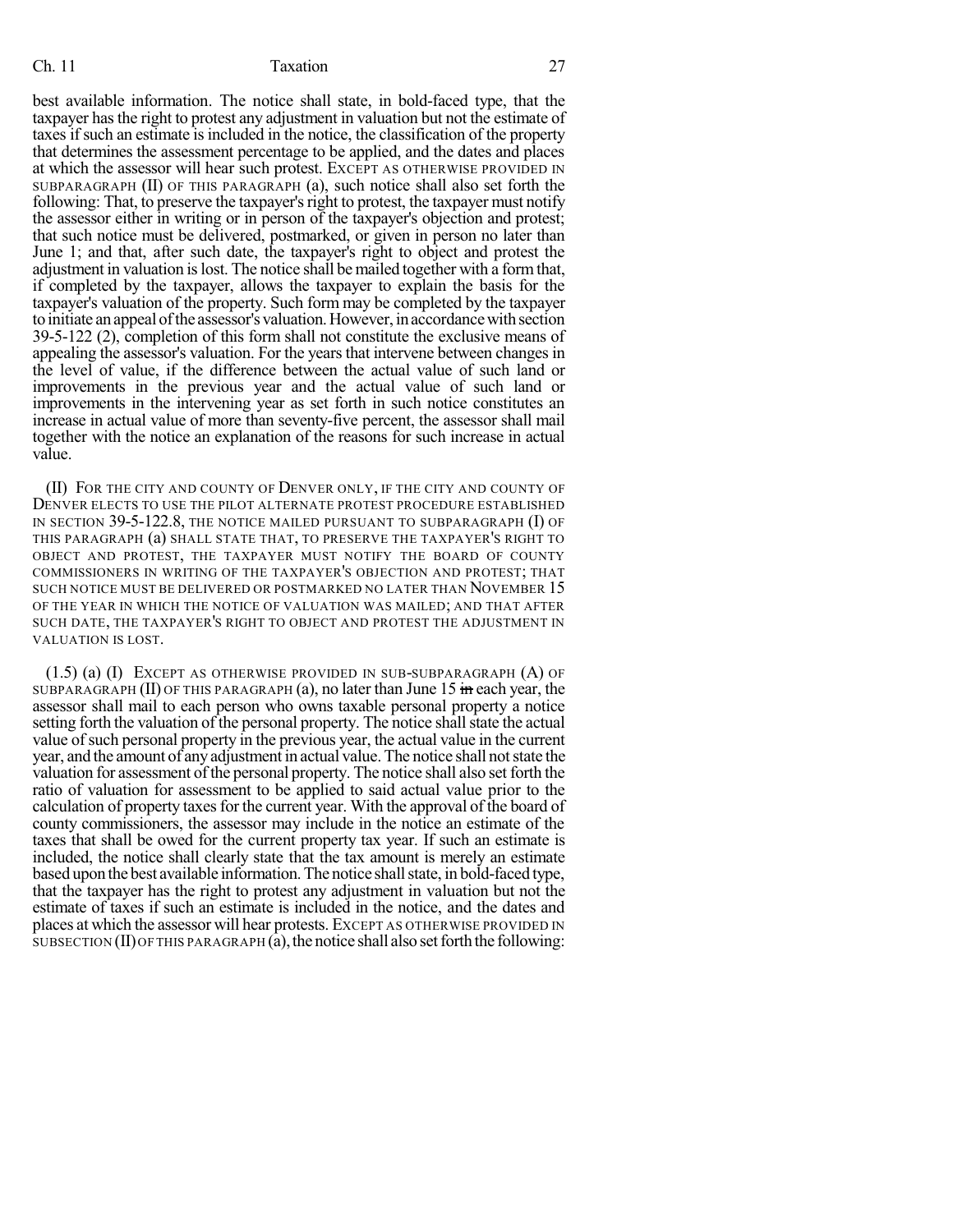#### 28 Taxation Ch. 11

To preserve the taxpayer's right to protest, the taxpayer must notify the assessor either by mail or in person of the taxpayer's objection and protest; that the notice must be postmarked or physically delivered no later than June 30; and that, after such date, the taxpayer's right to object and protest the adjustment in valuation is lost. The notice shall be mailed together with a form that, if completed by the taxpayer, allows the taxpayer to explain the basis for the taxpayer's valuation of the property. The form may be completed by the taxpayer to initiate an appeal of the assessor's valuation.However, in accordancewith section 39-5-122 (2), completion of this form shall not constitute the exclusive means of appealing the assessor's valuation.

(II) FOR THE CITY AND COUNTY OF DENVER ONLY, IF THE CITY AND COUNTY OF DENVER ELECTS TO USE THE PILOT ALTERNATE PROTEST PROCEDURE ESTABLISHED IN SECTION 39-5-122.8, THE NOTICE REQUIRED PURSUANT TO SUBPARAGRAPH (I) OF THIS PARAGRAPH (a) SHALL BE MODIFIED AS FOLLOWS:

(A) THE ASSESSOR SHALL MAIL TO EACH PERSON WHO OWNS TAXABLE PERSONAL PROPERTY THE NOTICE SETTING FORTH THE VALUATION OF THE PERSONAL PROPERTY NO LATER THAN JULY 15 EACH YEAR; AND

(B) THE NOTICE SHALL STATE THAT, TO PRESERVE THE TAXPAYER'S RIGHT TO OBJECT AND PROTEST, THE TAXPAYER MUST NOTIFY THE BOARD OF COUNTY COMMISSIONERS IN WRITING OF THE TAXPAYER'S OBJECTION AND PROTEST; THAT SUCH NOTICE MUST BE DELIVERED OR POSTMARKED NO LATER THAN NOVEMBER 15 OF THE YEAR IN WHICH THE NOTICE OF VALUATION WAS MAILED; AND THAT AFTER SUCH DATE, THE TAXPAYER'S RIGHT TO OBJECT AND PROTEST THE ADJUSTMENT IN VALUATION IS LOST.

**SECTION 2.** In Colorado Revised Statutes, 39-5-122, **amend** (1) as follows:

**39-5-122. Taxpayer's remedies to correct errors.** (1) (a) EXCEPT AS OTHERWISE PROVIDED IN PARAGRAPH (b) OF THIS SUBSECTION (1), on or before May 1 of each year, the assessor shall give public notice in at least one issue of a newspaper published in his or her county that, beginning on the first working day after notices of adjusted valuation are mailed to taxpayers, the assessor will sit to hear all objections and protests concerning valuations of taxable real property determined by the assessor for the current year; that, for a taxpayer's objection and protest to be heard, notice must be given to the assessor; and that such notice must be postmarked, delivered, or given in person by June 1. The notice shall also state that objections and protests concerning valuations of taxable personal property determined by the assessor for the current year will be heard commencing June 15; that, for a taxpayer's objection and protest to be heard, notice must be given to the assessor; and that such notice must be postmarked or physically delivered by June 30. If there is no such newspaper, then such notice shall be conspicuously posted in the offices of the assessor, the treasurer, and the county clerk and recorder and in at least two other public places in the county seat. The assessor shall send news releases containingsuch notice to radiostations,televisionstations, andnewspapers of general circulation in the county.

(b) FOR THE CITY AND COUNTY OF DENVER ONLY, IF THE CITY AND COUNTY OF DENVER ELECTS TO USE THE PILOT ALTERNATE PROTEST PROCEDURE ESTABLISHED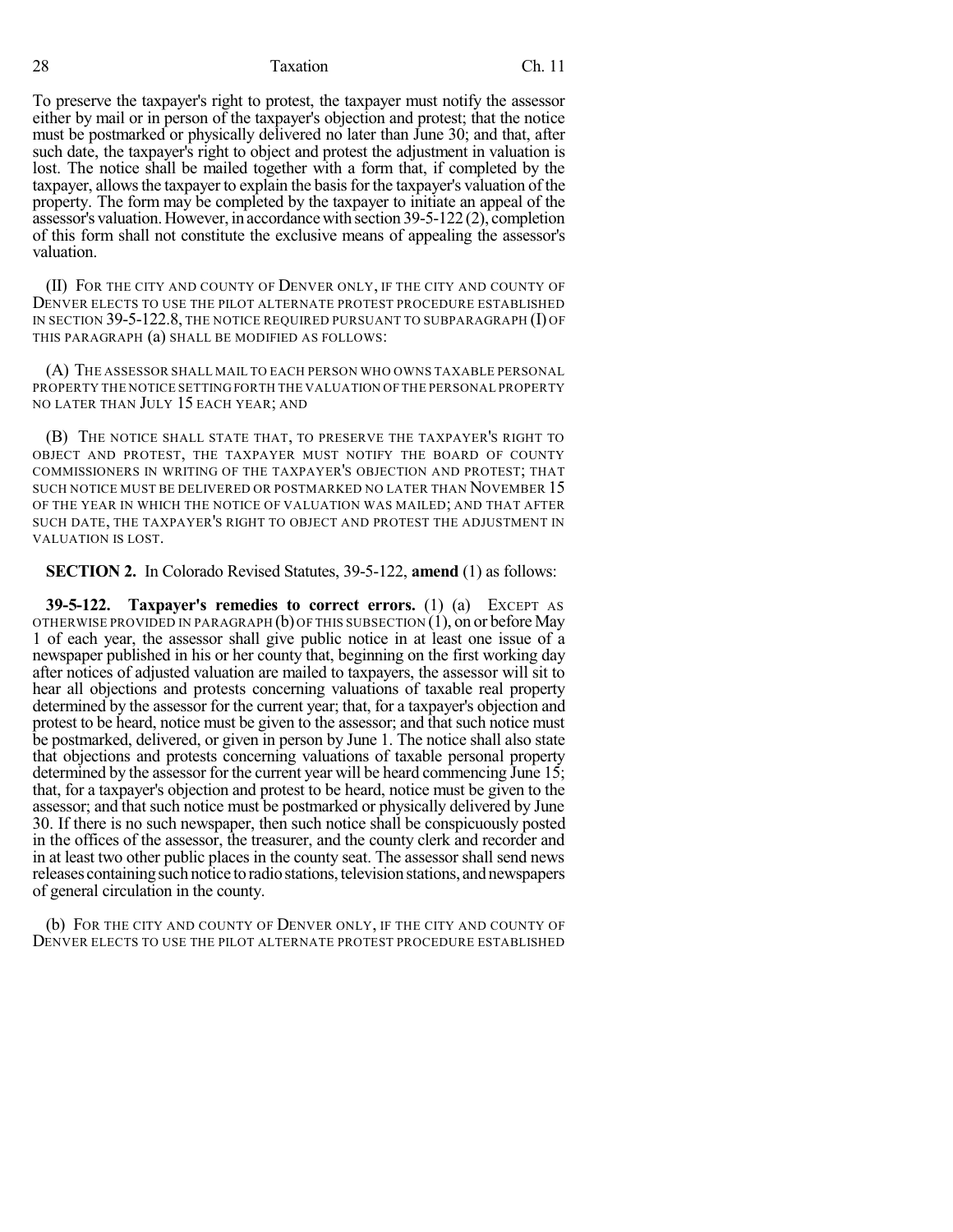### Ch. 11 Taxation 29

IN SECTION 39-5-122.8,THE NOTICE REQUIRED PURSUANT TO PARAGRAPH (a) OFTHIS SUBSECTION (1) SHALL BE MODIFIED TO STATE THAT THE CITY AND COUNTY OF DENVER HAS ELECTED TO USE THE PILOT ALTERNATE PROTEST PROCEDURE ESTABLISHED IN SECTION 39-5-122.8; THAT ALL OBJECTIONS AND PROTESTS WILL BE DETERMINED BY THE BOARD OF COUNTY COMMISSIONERS IN ACCORDANCE WITH THE PROTEST PROCEDURES SET FORTH IN SECTION 39-5-122.8; THAT, TO PRESERVE THE TAXPAYER'S RIGHT TO OBJECT AND PROTEST, THE TAXPAYER MUST NOTIFY THE BOARD OFCOUNTY COMMISSIONERS IN WRITING OF THE TAXPAYER'S OBJECTION AND PROTEST; THAT SUCH NOTICE MUST BE DELIVERED OR POSTMARKED NO LATER THAN NOVEMBER 15OF THE YEAR IN WHICH THE NOTICE OF VALUATION WAS MAILED;AND THAT AFTER SUCH DATE, THE TAXPAYER'S RIGHT TO OBJECT AND PROTEST THE ADJUSTMENT IN VALUATION IS LOST.

**SECTION 3.** In Colorado Revised Statutes, **add** 39-5-122.8 as follows:

**39-5-122.8. Pilot alternate protest procedure - city and county of Denver repeal.** (1) AT THE REQUEST OF THE ASSESSOR, THE GOVERNING BODY OF THE CITY AND COUNTY OF DENVER MAY ELECT TO USE THE PILOT ALTERNATE PROTEST PROCEDURE DESCRIBED IN SUBSECTION (2) OF THIS SECTION TO DETERMINE OBJECTIONS AND PROTESTS CONCERNING VALUATIONS OF TAXABLE PROPERTY RATHER THAN USE OTHER PROVISIONS OF THIS ARTICLE. THE ELECTION SHALL NOT BE MADE UNLESS THE ASSESSOR HAS REQUESTED THE USE OF AN ALTERNATE PROTEST PROCEDURE. THE ELECTION SHALL BE MADE ON OR BEFORE MAY 1 AND SHALLBE EFFECTIVE FOR ALL OBJECTIONS AND PROTESTS CONCERNING VALUATIONS OF TAXABLE PROPERTY FOR THAT YEAR AND FOR ALL FUTURE YEARS UNTIL THE GOVERNING BODY ELECTS NOT TO FOLLOW THE PILOT ALTERNATE PROTEST PROCEDURE OR THIS SECTION IS REPEALED PURSUANT TO SUBSECTION (3) OF THIS SECTION.AGOVERNING BODY THAT ELECTS NOT TO FOLLOW THE PILOT ALTERNATE PROTEST PROCEDURE, AFTER PREVIOUSLY ELECTING TO FOLLOW SUCH PROCEDURE, MUST DO SO ON OR BEFORE MARCH 1. THE GOVERNING BODY OF THE CITY AND COUNTY OF DENVER SHALL PROVIDE NOTICE OF AN ELECTION PURSUANT TO THIS SUBSECTION (1) TO THE BOARD OF ASSESSMENT APPEALS AND TO THE DISTRICT COURT IN SUCH COUNTY.

(2)(a) THE CITY AND COUNTY OF DENVER SHALL AMEND THE NOTICES REQUIRED BY SECTIONS 39-5-121 AND 39-5-122 TO PROVIDE NOTICE THAT ALL OBJECTIONS AND PROTESTS CONCERNING VALUATION OF TAXABLE PROPERTY SHALL BE DETERMINED IN ACCORDANCE WITH THIS SECTION.

(b) IF ANY TAXPAYER IS OF THE OPINION THAT HIS OR HER PROPERTY HAS BEEN VALUED TOO HIGH,HAS BEEN TWICE VALUED,OR IS EXEMPT BY LAW FROM TAXATION OR THAT THE PROPERTY HAS BEEN ERRONEOUSLY ASSESSED TO SUCH PERSON, THE TAXPAYER MAY FILE A WRITTEN OBJECTION AND PROTEST WITH THE BOARD OF COUNTY COMMISSIONERS BY DELIVERING OR MAILING THE WRITTEN OBJECTION AND PROTEST NO LATER THAN NOVEMBER 15 OF THE YEAR IN WHICH THE NOTICE OF VALUATION WAS MAILED.

(c) EXCEPT AS OTHERWISE PROVIDED IN PARAGRAPH (d) OF THIS SUBSECTION (2), NO DECISION ON ANY WRITTEN OBJECTION AND PROTEST CONCERNING VALUATION OF TAXABLE PROPERTY SHALL BE MADE BY THE BOARD OF COUNTY COMMISSIONERS UNLESS A HEARING IS HELD THEREON, AT WHICH HEARING THE ASSESSOR AND THE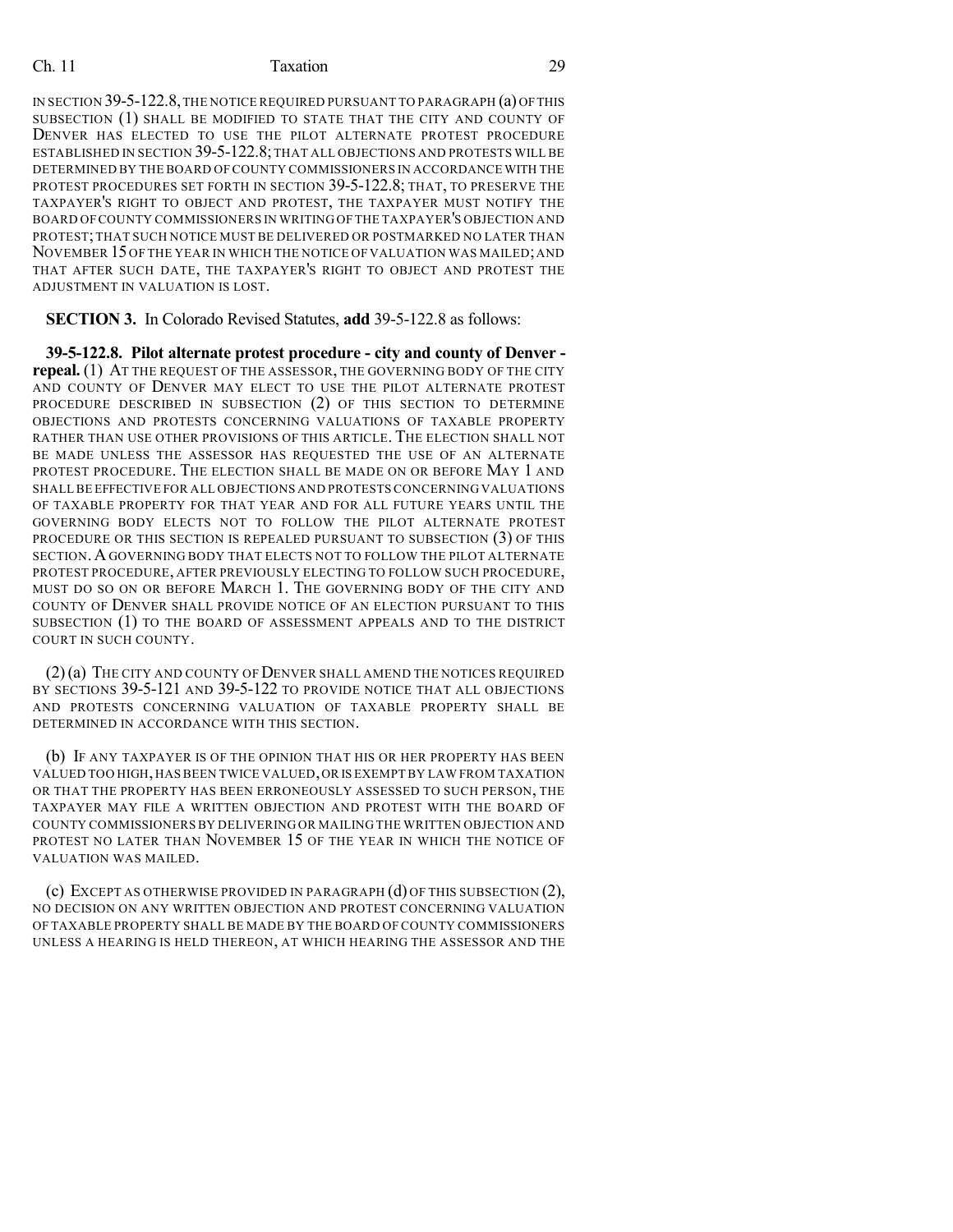30 Taxation Ch. 11

TAXPAYER OR THE TAXPAYER'S AUTHORIZED REPRESENTATIVE SHALL HAVE THE OPPORTUNITY TO BE PRESENT. THE BOARD MAY APPOINT INDEPENDENT REFEREES WHO ARE EXPERIENCED IN PROPERTY VALUATION TO CONDUCT THE HEARING ON BEHALF OF THE BOARD, TO MAKE FINDINGS, AND TO SUBMIT RECOMMENDATIONS TO THE BOARD FOR ITS FINAL DECISION. ALL DECISIONS SHALL BE MAILED TO THE TAXPAYER OR THE TAXPAYER'S AUTHORIZED REPRESENTATIVE WITHIN FIVE BUSINESS DAYS AFTER THE DATE ON WHICH SUCH DECISION IS RENDERED. IF REQUESTED BY THE BOARD OF COUNTY COMMISSIONERS, THE TAXPAYER OR THE TAXPAYER'S AUTHORIZED REPRESENTATIVE SHALL BE PRESENT AT A HEARING HELD PURSUANT TO THIS PARAGRAPH (c) AND SHALL PRODUCE INFORMATION TO SUPPORT THE WRITTEN OBJECTION AND PROTEST. IN THE EVENT THE BOARD OF COUNTY COMMISSIONERS REQUESTS THE TAXPAYER OR THE TAXPAYER'S AUTHORIZED REPRESENTATIVE TO BE PRESENT AT A HEARING, THE BOARD OF COUNTY COMMISSIONERS SHALL PROVIDE AT LEAST THIRTY DAYS' NOTICE OF THE HEARING, UNLESS THE TAXPAYER OR THE TAXPAYER'S AUTHORIZED REPRESENTATIVE REQUESTS A HEARINGAT AN EARLIER DATE.THE BOARD OF COUNTY COMMISSIONERS SHALL PROVIDE WRITTEN NOTICE OF THE HEARING BY CERTIFIED MAIL, AND SUCH WRITTEN NOTICE SHALL CONTAIN THE DATE, TIME, AND PLACE OF THE HEARING. UPON REQUEST OF THE TAXPAYER OR THE TAXPAYER'S AUTHORIZED REPRESENTATIVE, THE BOARD OF COUNTY COMMISSIONERS MAY RESCHEDULE THE HEARING. IF THE TAXPAYER OR THE TAXPAYER'S AUTHORIZED REPRESENTATIVE FAILS TO BE PRESENT AT THE HEARING WHEN REQUESTED BY THE BOARD OF COUNTY COMMISSIONERS, ABSENT GOOD CAUSE, THE BOARD OF COUNTY COMMISSIONERS SHALL DISMISS THE WRITTEN OBJECTION AND PROTEST, AND THE TAXPAYER OR THE TAXPAYER'S AUTHORIZED REPRESENTATIVE SHALL NOT HAVE THE RIGHT TO APPEAL THE DISMISSAL.

(d) UPON AUTHORIZATION BY THE BOARD OF COUNTY COMMISSIONERS, THE ASSESSOR MAY REVIEW WRITTEN OBJECTIONS AND PROTESTS CONCERNING VALUATION OF TAXABLE PROPERTY AND SETTLE BY WRITTEN MUTUAL AGREEMENT ANY SUCH WRITTEN OBJECTION AND PROTEST.ANY REDUCTION AGREED UPON AND SETTLED PURSUANT TO THIS PARAGRAPH (d) IS NOT SUBJECT TO THE REQUIREMENTS OF PARAGRAPH (c) OF THIS SUBSECTION (2).

(e) EVERY WRITTEN OBJECTION AND PROTEST CONCERNING THE VALUATION OF TAXABLE PROPERTY SHALL BE ACTED UPON PURSUANT TO THE PROVISIONS OF THIS SECTION BY THE BOARD OF COUNTY COMMISSIONERS OR THE ASSESSOR, AS APPROPRIATE, WITHIN SIX MONTHS OF THE DATE OF FILING SUCH PETITION.

(f) IF THE BOARD OF COUNTY COMMISSIONERS GRANTS AN OBJECTION AND PROTEST, IN WHOLE OR IN PART, THE ASSESSOR SHALL ADJUST THE VALUATION ACCORDINGLY; BUT, IF THE OBJECTION AND PROTEST IS DENIED, IN WHOLE OR IN PART, THE TAXPAYER OR THE TAXPAYER'S AUTHORIZED REPRESENTATIVE MAY APPEAL THE VALUATION SET BY THE ASSESSOR OR, IF THE VALUATION IS ADJUSTED AS A RESULT OF A DECISION OF THE BOARD OF COUNTY COMMISSIONERS, MAY APPEAL THE ADJUSTED VALUATION TO THE BOARD OF ASSESSMENT APPEALS OR TO THE DENVER DISTRICT COURT FOR A TRIAL DE NOVO, OR THE TAXPAYER MAY SUBMIT THE CASE TO ARBITRATION PURSUANT TO THE PROVISIONS OF SECTION 39-8-108.5. SUCH APPEAL OR SUBMISSION TO ARBITRATION SHALL BE TAKEN NO LATER THAN THIRTY DAYS AFTER THE DATE SUCH DENIAL IS MAILED PURSUANT TO PARAGRAPH (c) OF THIS SUBSECTION (2).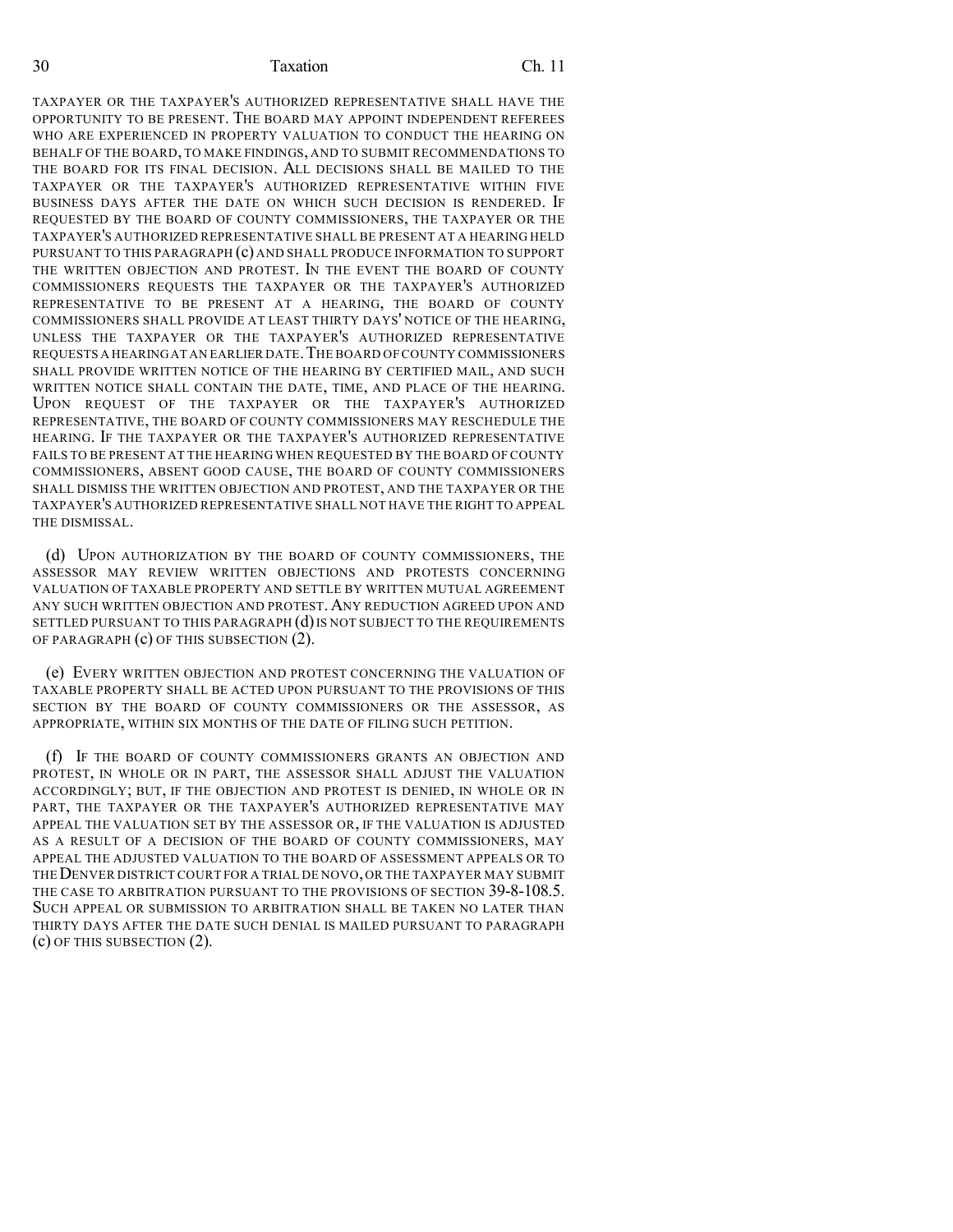#### Ch. 11 Taxation 31

(g) IF THE BOARD OF COUNTY COMMISSIONERS DOES NOT ISSUE A WRITTEN DECISION ON AN OBJECTION OR PROTEST FOR VALUATION OF TAXABLE PROPERTY BEFORE DECEMBER 1 OF THE YEAR IN WHICH THE NOTICE OF VALUATION WAS MAILED, THE TAXPAYER'S WRITTEN OBJECTION AND PROTEST SHALL BE DEEMED TO BE A PETITION FOR ABATEMENT OR REFUND AND SHALL BE DETERMINED IN ACCORDANCE WITH SECTION 39-10-114.IF THE BOARD OFCOUNTY COMMISSIONERS, PURSUANT TO SECTION 39-10-114 (1), OR THE PROPERTY TAX ADMINISTRATOR, PURSUANT TO SECTION 39-2-116, DENIES THE PETITION FOR ABATEMENT OR REFUND OF TAXES IN WHOLE OR IN PART, THE TAXPAYER OR THE TAXPAYER'S AUTHORIZED REPRESENTATIVE MAY APPEAL TO THE BOARD OF ASSESSMENT APPEALS OR TO THE DENVER DISTRICT COURT FOR A TRIAL DE NOVO, OR MAY SUBMIT THE CASE TO ARBITRATION PURSUANT TO SECTION 39-8-108.5. SUCH APPEAL OR SUBMISSION TO ARBITRATION SHALL BE TAKEN NO LATER THAN THIRTY DAYS AFTER THE ENTRY OF ANY SUCH DECISION.

(3) THIS SECTION IS REPEALED, EFFECTIVE DECEMBER 31, 2018.

**SECTION 4.** In Colorado Revised Statutes, 39-8-104, **amend** (1); and **add** (2.5) as follows:

**39-8-104. Notice of meeting.** (1) Except as provided in subsection (2) SUBSECTION  $(2)$  OR  $(2.5)$  of this section, prior to July 1 of each year, the county clerk and recorder shall give notice in at least one issue of a newspaper published in his or her county that beginning on July 1, the county board of equalization will sit in the county's regular public meeting location or other appropriate public meeting place to review the assessment roll of all taxable property located in the county, as prepared by the assessor, and to hear appeals from determinations of the assessor.

(2.5) IF THE CITY AND COUNTY OF DENVER ELECTS TO USE THE PILOT ALTERNATE PROTEST PROCEDURE ESTABLISHED IN SECTION 39-5-122.8, THE COUNTY CLERK AND RECORDER SHALL GIVE NOTICE IN AT LEAST ONE ISSUE OF A NEWSPAPER PUBLISHED IN THE CITY AND COUNTY OF DENVER AND ON THE WEB SITE FOR THE CITY AND COUNTY OF DENVER THAT THE CITY AND COUNTY OF DENVER HAS MADE SUCH ELECTION; THAT ALL OBJECTIONS AND PROTESTS WILL BE DETERMINED IN ACCORDANCE WITH THE PROTEST AND APPEAL PROCEDURES SET FORTH IN SECTION 39-5-122.8; AND THAT TO PRESERVE THE TAXPAYER'S RIGHT TO PROTEST, THE TAXPAYER MUST NOTIFY THE BOARD OFCOUNTY COMMISSIONERS IN WRITING OF THE TAXPAYER'S OBJECTION AND PROTEST; THAT SUCH NOTICE MUST BE DELIVERED OR POSTMARKED NO LATER THAN NOVEMBER 15 OF THE YEAR IN WHICH THE NOTICE OF VALUATION WAS MAILED; AND THAT AFTER SUCH DATE, THE TAXPAYER'S RIGHT TO OBJECT AND PROTEST THE ADJUSTMENT IN VALUATION IS LOST.

**SECTION 5.** In Colorado Revised Statutes, 39-8-106, **amend** (1) introductory portion as follows:

**39-8-106. Petitions for appeal.** (1) The county board of equalization shall receive and hear petitions from any person whose objections or protests have been refused or denied by the assessor; EXCEPT THAT, IF THE CITY AND COUNTY OF DENVER ELECTS TO USE THE PILOT ALTERNATE PROTEST PROCEDURE ESTABLISHED IN SECTION 39-5-122.8, PETITIONS SHALL BE FILED WITH THE BOARD OF COUNTY COMMISSIONERS. A petition shall be in a form approved by the property tax